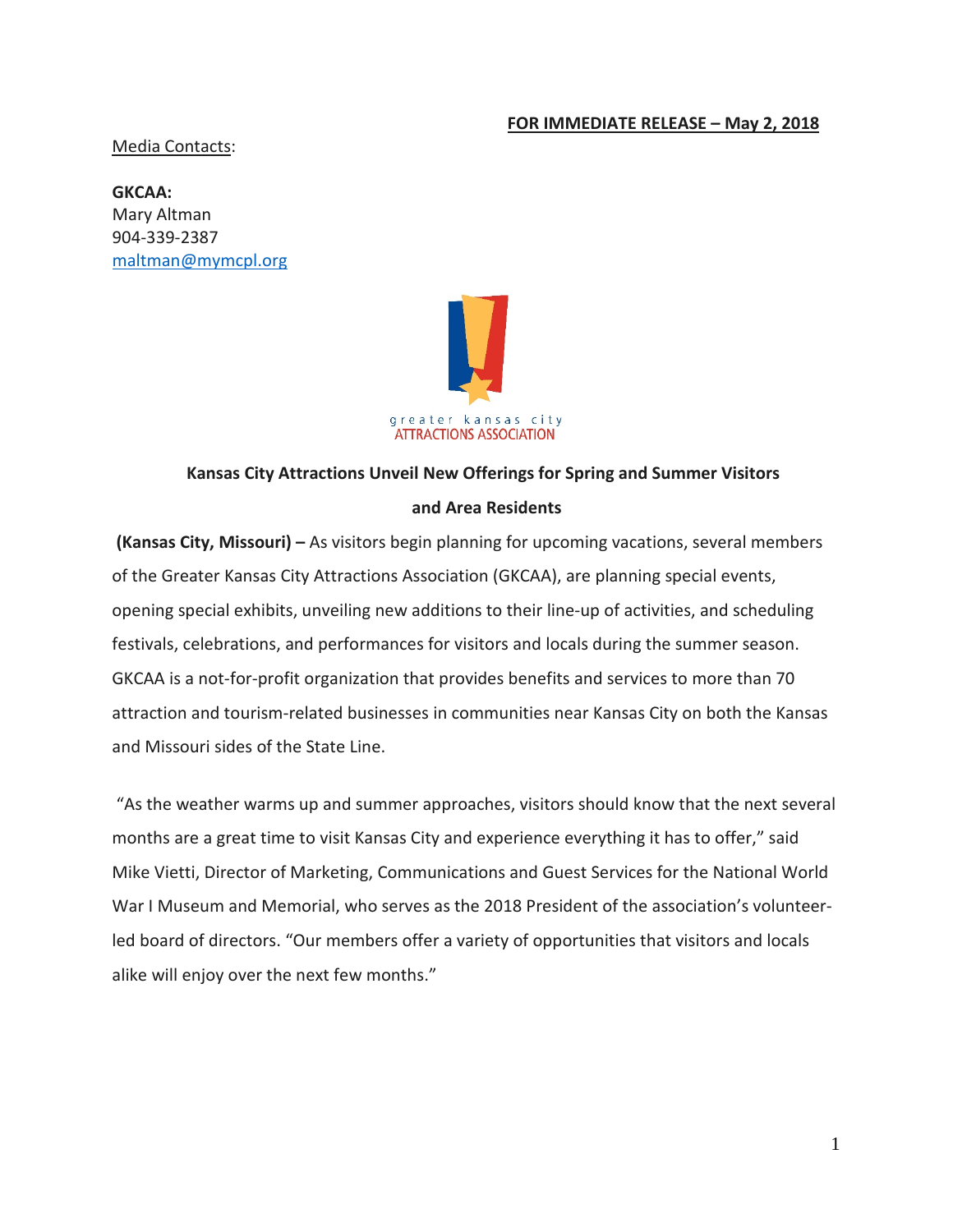# **May**

#### **Worlds of Fun**

**New Nordic Chaser** (coming opening day on April 21)

Guests of all ages will board mini ships that rotate speedily around a circuit to capture the imaginations and give the feeling of the open ocean. [Worldsoffun.com](http://www.worldsoffun.com/)

### **New Timber Wolf** (coming late spring)

The park's first wooden roller coaster gets a new finale with a high-speed over-banked 70 degree turn that twists riders nearly sideways. [Worldsoffun.com](http://www.worldsoffun.com/)

### **Kansas City Zoo**

### **Stingray Bay** (opening May 2018)

How do you think a stingray feels? Dip your hands into a shallow pool and discover the unique texture and movement of cownose and southern stingrays. Small bamboo sharks will also be part of the new exhibit. Entrance to Stingray Bayis free with regular Zoo admission. Open early this summer at 8 a.m. daily from Memorial Day to Labor Day. [Kansascityzoo.org](https://www.kansascityzoo.org/)

### **The National Museum of Toys and Miniatures**

## **"May the 4th Be With You" Night for Grown-ups**

Friday, May 4, 2018 6:00 p.m. – 9:00 p.m. Come to T/m, you will! Visit your museum not so far away for an epic outer space adventure on May 4. Don your outer space garb, learn the ropes of space battling, meet your favorite characters, and graduate from an exciting experience that will qualify you to decide who shot first. This is not a trap-- visit with your friends and family 18+ to enjoy out-of-this-galaxy snacks and drinks, and to celebrate May the 4th Be With You Day. At \$5 per person and free for museum members, it is your destiny. All special events are included with museum admission. [toyandminiaturemuseum.org](http://www.toyandminiaturemuseum.org/)

### **Midwest Genealogy Center**

### **Midwest Genealogy Center Family Fun Day**

Saturday, May 19, 2018 2:00 p.m. – 3:30 p.m.

Come to the Midwest Genealogy Center to create some family memories by trying something new. Take part in our creation takeaways and exploration stations, all mixed with a little family history. Be sure to help yourself to a cold summer treat! Free admission. Register at [mymcpl.org/events](https://www.mymcpl.org/events/27359/family-fun-mgc)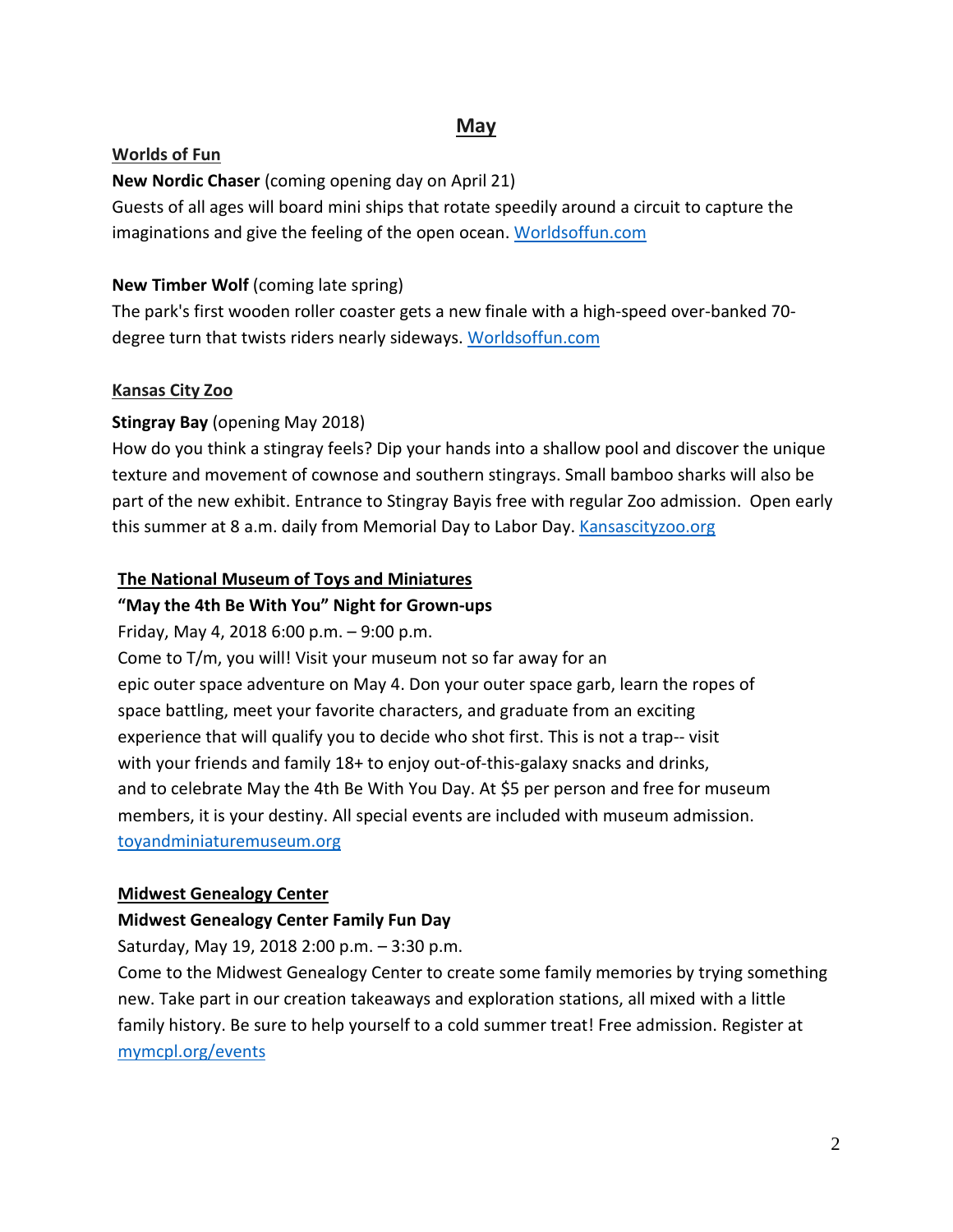#### **Kansas City Royals**

**Royals Legends:** Fans know the Royals heroes by heart, so from May 19-20 when the Royals host the New York Yankees, the club will reflect, re-live greatness and honor those that have given us unforgettable moments.

**Saturday, May 19 vs the New York Yankees: George Brett Pine Tar Bobblehead:** The first 20,000 fans can get a special George Brett Pine Tar bobblehead, *courtesy of KCP&L.* Tickets: royals.com

**Sunday, May 20 vs the New York Yankees - Jersey Giveaway:** The first 15,000 fans will get a Royals legends' replica jersey, courtesy of Papa John's Pizza. Tickets: [royals.com](https://www.mlb.com/royals)

#### **Crown Center**

#### **Trivial Pursuit®: A 50-State Adventure**

May 26 – September 3, 2018

Open Monday – Friday, 10am to 6pm; Saturday, 10am – 7pm; Sunday, 11am to 6pm. Memorial Day, Independence Day, Labor Day, 10am – 5pm.

This pretend trek across the U.S.A. features an activity for every state and the District of Columbia. Ride a mule in the Grand Canyon, celebrate New Year's Eve in Times Square, hit a home run at Fenway Park, and guide your sled dog team on the Iditarod Trail, to name just a few! More than 70 hands-on learning opportunities address key academic standards for school-age visitors and highlight our nation's geography, history, music, pastimes and iconic tourist destinations; hundreds of U.S. trivia questions at interactive game stations encourage a little friendly competition; and photomurals feature of some America's most beautiful and iconic destinations and lots of fun facts. Free. Visi[t crowncenter.com](https://www.crowncenter.com/) or call 816-274-8444.

#### **National World War I Museum and Memorial**

### **Images of the Great War: America Crosses the Atlantic**

Now through May 13, 2018

Focusing on the final two years of the Great War with the emphasis on American involvement, Images of the Great War: America Crosses the Atlantic features works by French, British, German and American artists who attempted to capture the harsh realities of the incredibly brutal war. [Theworldwar.org](https://www.theworldwar.org/)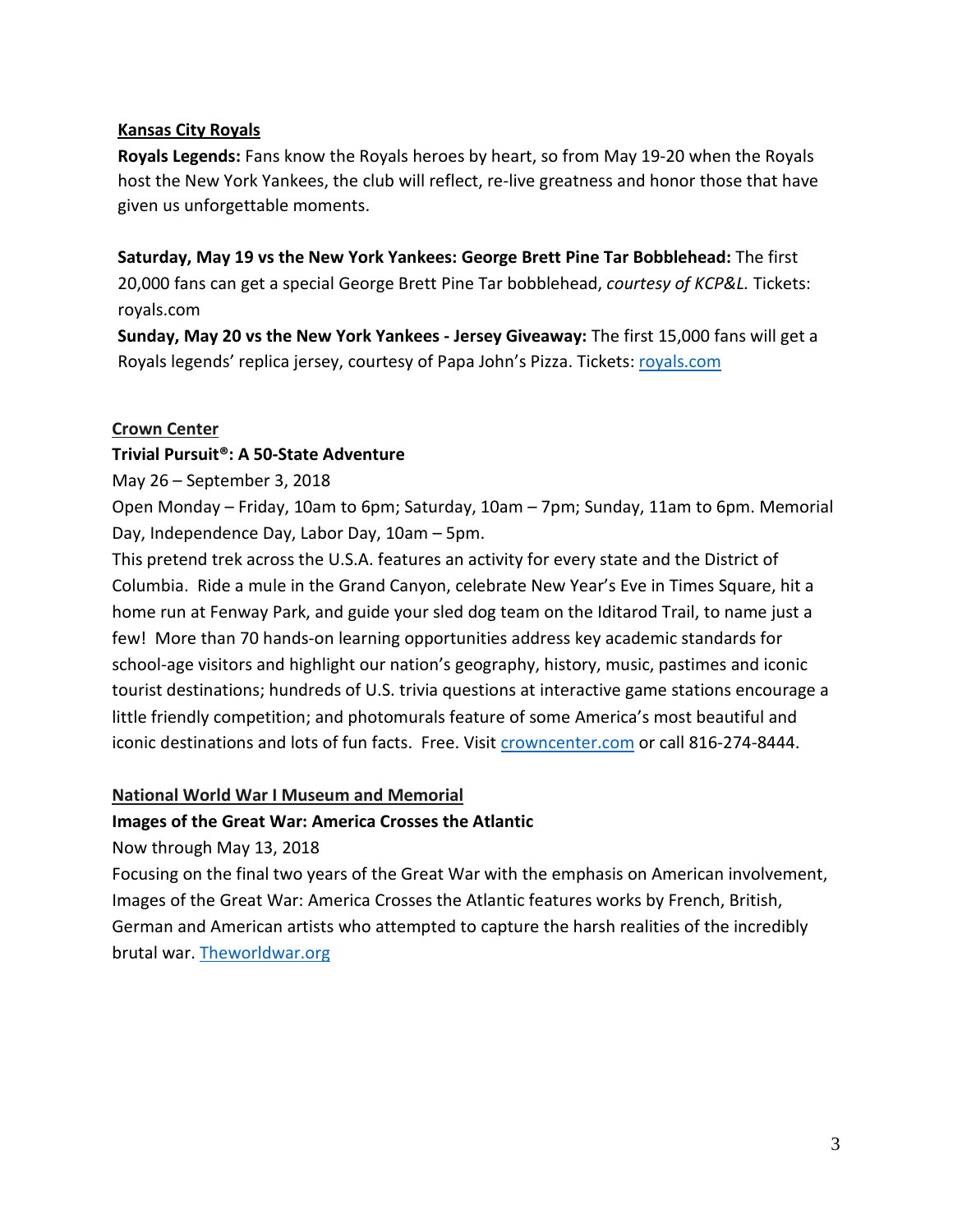#### **Posters as Munitions**

#### Through September 30, 2018

Soon after the outset of World War I, the poster was recognized as a means of spreading national propaganda with unlimited possibilities. Posters as Munitions, 1917 showcases the depth and breadth of the collection through a series of works on exhibition for the first time at the Museum. Posters from France, Germany, Great Britain, Italy, the United States and more are featured, providing a sense of the global nature of this form of communication. [Theworldwar.org](https://www.theworldwar.org/)

#### **Crucible 1918**

#### April 3, 2018 – March 10, 2019

For the Doughboys on the Western Front, 1918 was their year. It was the crucible where the American land forces forged their fighting force. They fought alongside their main allies: the British Empire, French, Italians, Czechs and the White Russians from Cantigny to Belleau Wood to the Champagne Region, the Piave River to the Marne to St. Mihiel to the Meuse Argonne to Vladivostok. This exhibition is not an illustration or timeline of how the 1918 battles were fought, rather it focuses on individuals and their lives and deaths in the crucible of 1918. [Theworldwar.org](https://www.theworldwar.org/)

#### **Memorial Day Weekend**

#### Friday, May 25 – Monday, May 28

As the commemoration of the Centennial of World War I (2014-19) continues, the National WWI Museum and Memorial serves as a fitting place to honor and recognize the men and women who sacrificed their lives while serving their country during Memorial Day weekend. Admission to the Museum and Memorial is free for veterans and active duty military personnel, while admission for the general public is half-price all weekend (Friday-Monday, May 25-28). The Museum and Memorial offers several events during the course of the weekend for people of all ages and interests, including a free public ceremony at 10 a.m. on Memorial Day. More information at the [worldwar.org/memorialday.](https://www.theworldwar.org/memorialday)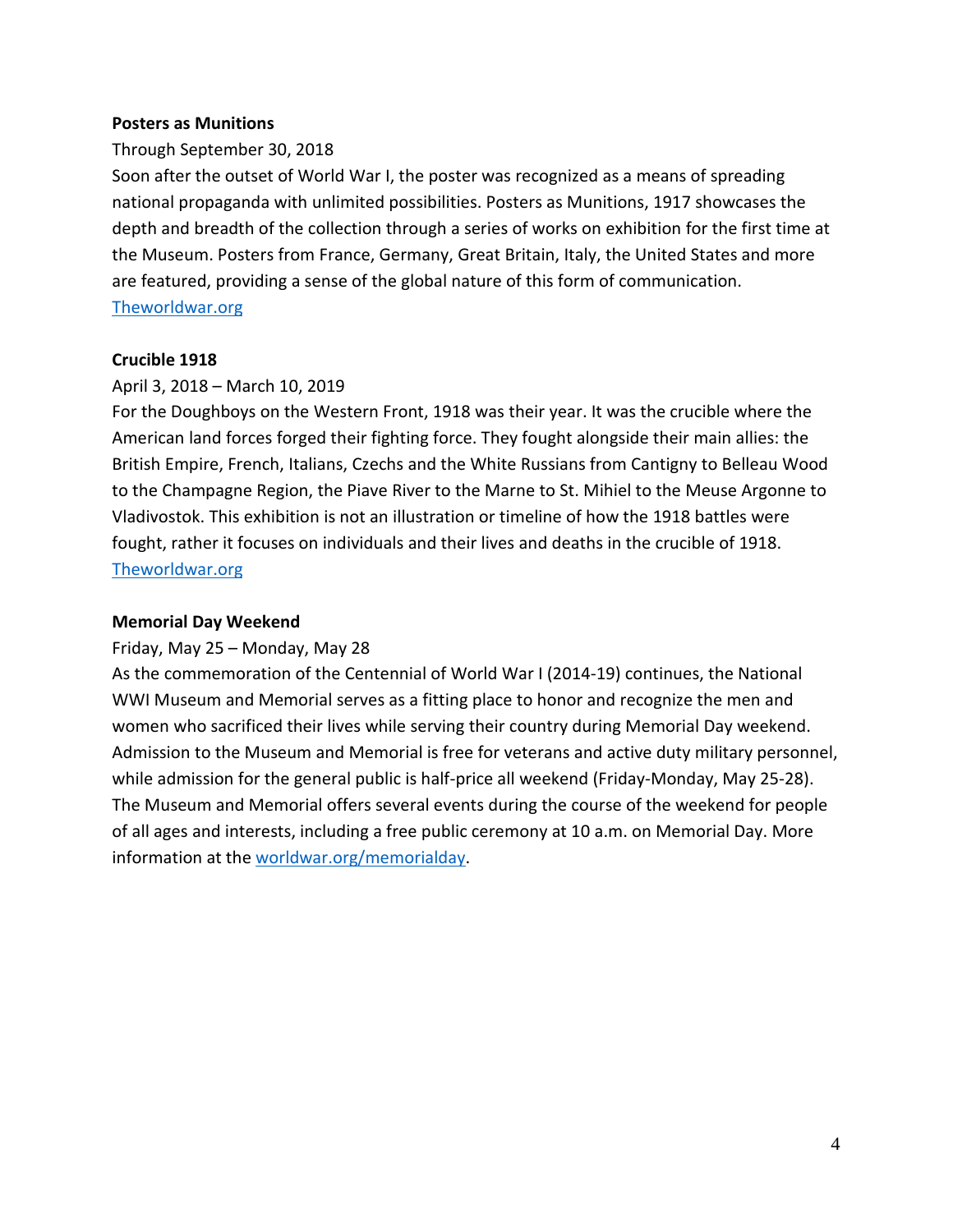## **Kauffman Center for the Performing Arts**

**A Conversation with Mark Bittman**

Wednesday, May 23, 2018 7:30 p.m.

Muriel Kauffman Theatre

Mark Bittman is the author of more than 20 books, including the best-selling, award-winning How to Cook Everything series. Formerly a New York Times columnist and writer, he now devotes his time to cookbooks, teaching, and food-related advocacy. Bittman appears at the Kauffman Center in support of his upcoming cookbook, *How to Grill Everything: Simple Recipes for Great Flame-Cooked Food*. This event is presented in partnership with Rainy Day Books. Each admission package includes one performance ticket and one hardcover copy of *How to Grill Everything*. Tickets: \$43.50 plus applicable fees. Ticket link: [http://tickets.kauffmancenter.org](http://tickets.kauffmancenter.org/) 

# **Sporting KC**

Sunday, May 27 vs. Columbus Crew

Sporting KC Retro Night at Children's Mercy Park, featuring a variety of throwback merchandise and stadium experiences on Memorial Day Weekend. Tickets: [sportingkc.com](https://www.sportingkc.com/)

# **Unicorn Theater**

**Hir** May 30 – June 24

Chaos reigns supreme in this hilarious reinvention of the classic American family drama. When Isaac returns home from Afghanistan to help take care of his ailing father, he discovers a household in revolt. His mother, Paige, has been liberated from an oppressive marriage, and with the help of her newly "out" transgender teen is passionately dismantling the patriarchy. But in Taylor Mac's shocking and subversive comedy, even the most radical changes can't always free you from the past. Tickets[: unicorntheatre.org](http://www.unicorntheatre.org/)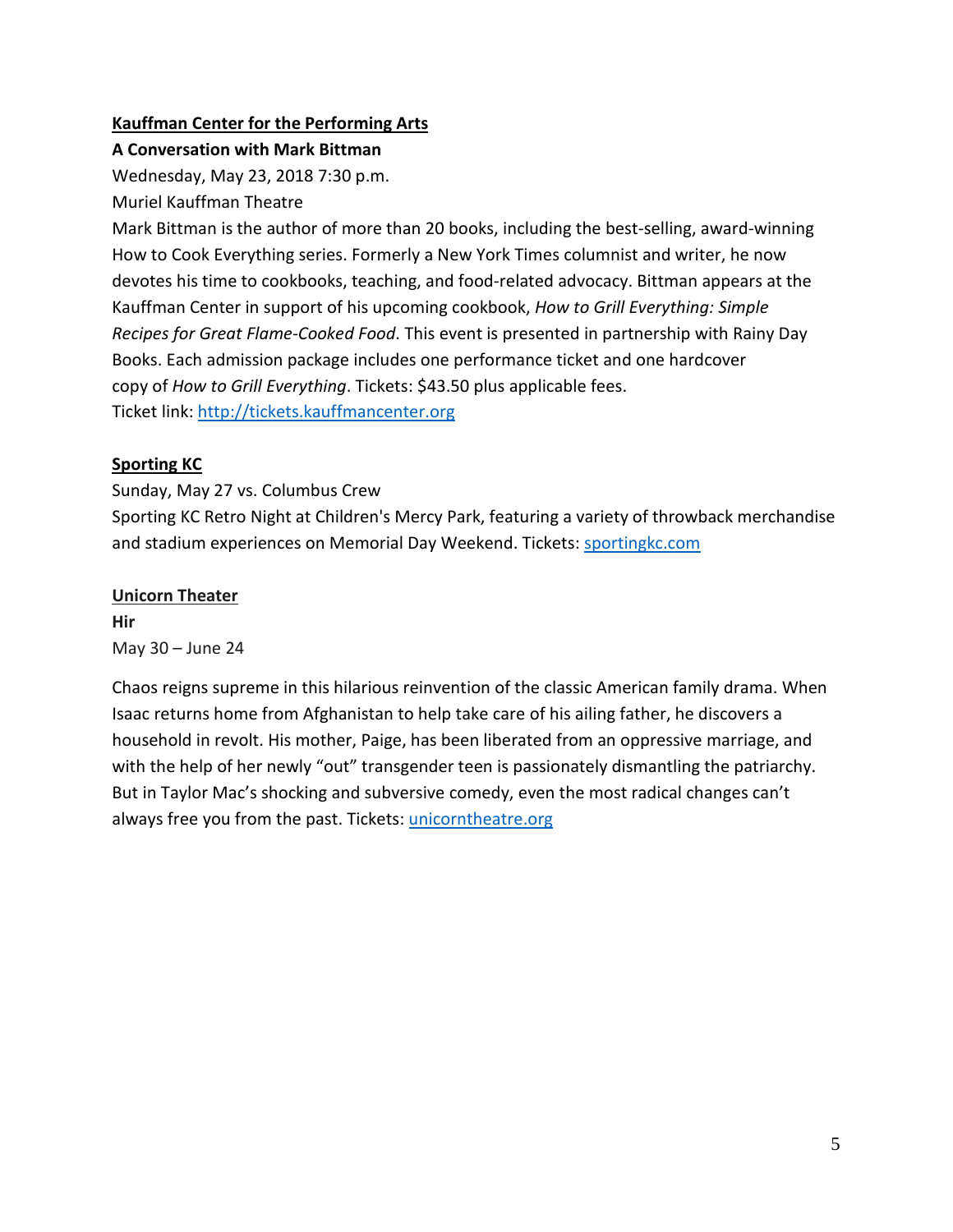# **June**

#### **Midwest Genealogy Center**

### **Midwest Genealogy Center's 10th Anniversary Celebration**

Friday, June 1 6:00 p.m. – 8:00 p.m.

Join the Midwest Genealogy Center as we celebrate 10 years in our current location! Enjoy refreshments and reminisce about the history of MGC. Learn about upcoming projects and programs, and listen to live acoustic music performed by The Frosty Morn Trio. Register at [mymcpl.org/mgc10.](https://www.mymcpl.org/events/mgc10)

#### **Territorial Capital Museum**

Saturday, June 2 10:00 a.m.

The Lecompton Historical Society has recently received a major gift of an extensive barb wire collection belonging to the late Mr. Don McAfee. Mrs. June McAfee and the family have made the gift to the Lecompton Historical Society to be displayed at the Territorial Capital Museum. Come join us and the McAfee family in the unveiling of this wonderful exhibit. The display shown is a small portion of the complete exhibit. No admission fee is charged. Donations are appreciated. [LecomptonKansas.com](http://www.lecomptonkansas.com/)

#### **Sporting KC**

Sunday, June 3 vs Minnesota United FC Local Night at Children's Mercy Park, serving as an ode to Kansas City and its communities throughout the metro area when the club faces Minnesota United FC. Tickets: [sportingkc.com](https://www.sportingkc.com/)

### **The College Basketball Experience**

**Slam Dunk Summer** June 5 – August 19 Open daily. Information and tickets: [collegebasketballexperience.com](https://collegebasketballexperience.com/)

#### **Kauffman Center for the Performing Arts**

### **National Geographic Live: Between River and Rim – Hiking the Grand Canyon**

Tuesday, June 5, 2018 7:30 p.m.

Muriel Kauffman Theatre

In an effort to share the Grand Canyon's uncharted glory and shed light on the myriad threats it faces, writer Kevin Fedarko and photographer/filmmaker Pete McBride set off on an audacious and demanding adventure: to transect the length of the canyon on foot. This trek is not the pair's first adventure together, but it may be the toughest. Enjoy a rare look at the Grand Canyon through their eyes, in all seasons, as few have seen it before. Tickets: \$24 - \$60 plus applicable fees. Tickets: [http://tickets.kauffmancenter.org](http://tickets.kauffmancenter.org/)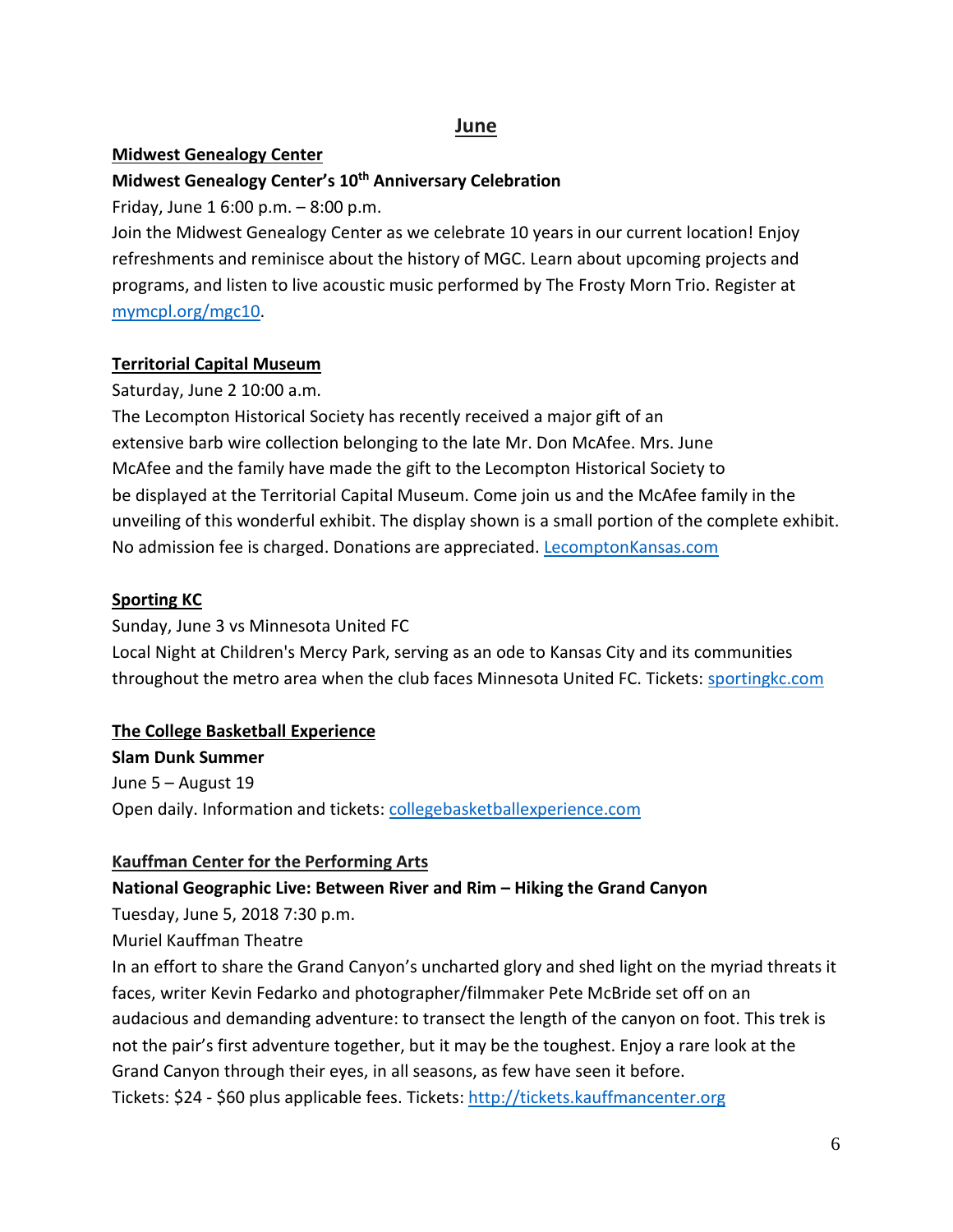#### **David Byrne: American Utopia Tour**

Thursday, June 7, 2018 7:30 p.m.

Muriel Kauffman Theatre

Best known as the singer and driving force behind the pioneering new wave band Talking Heads, David Byrne also works as a solo artist, film director, author and photographer. Byrne's hits with Talking Heads include "Psycho Killer," "Burning Down the House" and "Once in a Lifetime." He has won accolades for a range of work, including an Academy Award for his score to the film *The Last Emperor*, and induction into the Rock and Roll Hall of Fame with the Talking Heads. Tickets: \$54 - \$194 plus applicable fees. Tickets[: http://tickets.kauffmancenter.org](http://tickets.kauffmancenter.org/)

#### **5th Annual Future Stages Festival**

Sunday June 10, 2018 11:00 a.m. – 4:00 p.m. Join the celebration and experience the arts in Kansas City! The FREE one-day festival invites youth and families to experience a diverse range of performances and interactive arts activities. Future Stages Festival is a free community event that showcases youth in the performing arts and is an extension of the Kauffman Center's Open Doors Spotlight on Youth program. Featuring a variety of performing arts organizations and arts activity partners, the festival provides fun for all ages! Tickets are not required, but registrants will receive updated details regarding the performance and activity schedule in the weeks leading up to the festival. Admission is free. Information[: kauffmancenter.org](http://www.kauffmancenter.org/)

### **Diana Krall: Turn Up The Quiet World Tour**

Saturday, June 16, 2018 7:30 p.m.

Muriel Kauffman Theatre

Multiple GRAMMY Award-winning jazz pianist and world-renowned singer, Diana Krall brings her *Turn Up The Quiet World Tour* to the Kauffman Center. The tour features material from Krall's stunning new album, Turn Up the Quiet, as well as fan favorites. Diana Krall is the only jazz singer to have eight albums debut at the top of the Billboard Jazz Albums chart. To date, her albums have garnered five GRAMMY Awards, eight JUNO Awards and have also earned nine gold, three platinum and seven multi-platinum albums. Krall's unique artistry transcends any single musical style and has made her one of the most recognizable artists of our time. Tickets: \$45 - \$185 plus applicable fees. Tickets: [http://tickets.kauffmancenter.org](http://tickets.kauffmancenter.org/)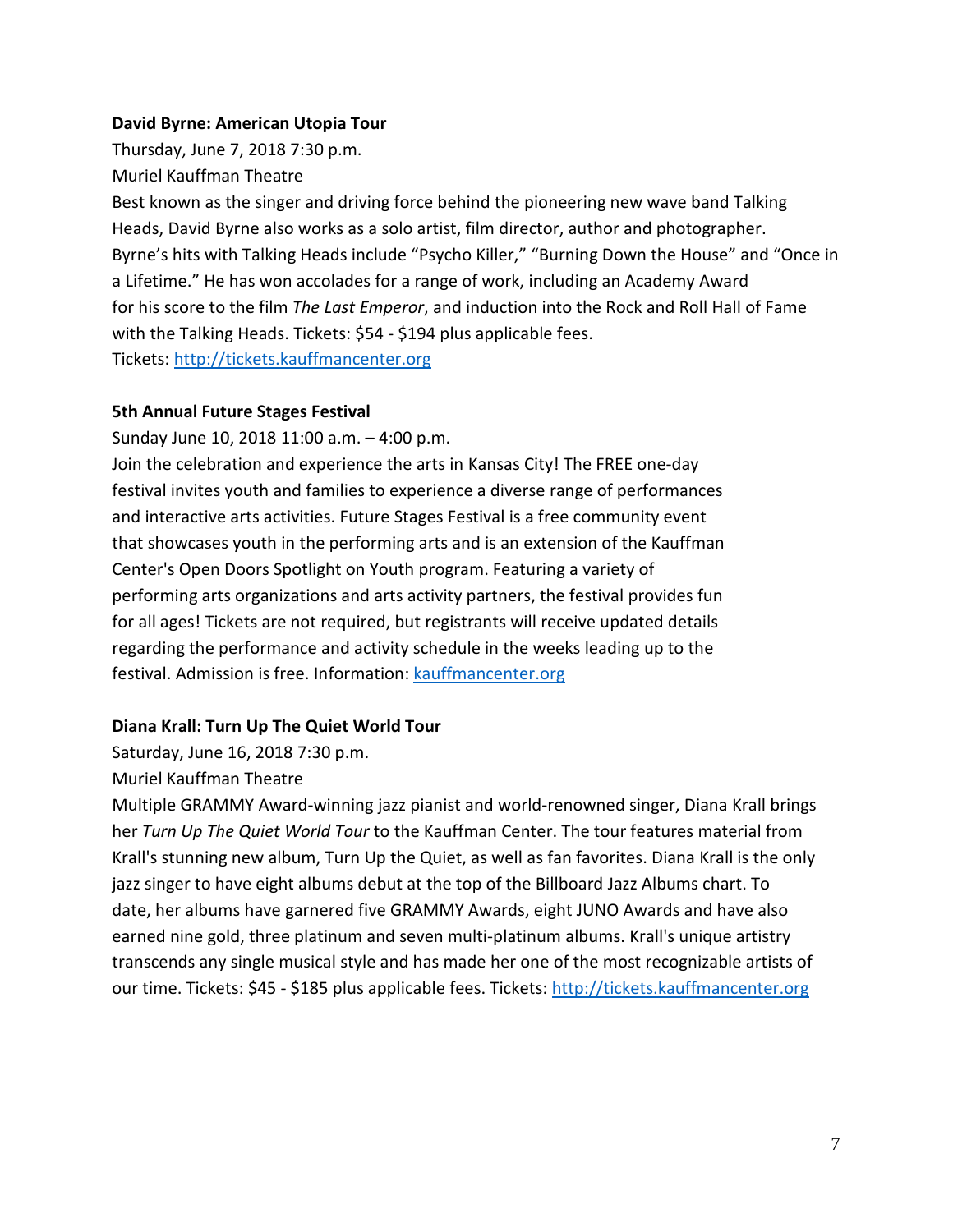### **The National Museum of Toys and Miniatures**

#### **Kansas City Marble Tournament and Free Museum Admission Day**

Saturday, June 9, 2018 9:00 a.m. – 4:00 p.m.

Experience the thrill of marble competition! Contestants ages 9-15 will play at least two games of marbles in the tournament and take home special prizes. Each "mibster" (marble player) must submit an entry form by email, mail, or at the museum's information desk. Space is limited to 64 mibsters; entry forms will be available starting March 1, 2018. The tournament begins at 9am. Explore the museum with an exciting scavenger hunt, then enjoy marble activities in the galleries and marble races on the lawn. All special events are included with museum admission. [toyandminiaturemuseum.org](http://www.toyandminiaturemuseum.org/)

#### **Little Adventures**

June 13 – August 11 10:30 a.m.-3:30 p.m.

Little Adventures is back—with new adventures and expanded hours! With a different theme each week, discover something new in the collection with a guided tour, and then craft a toy or miniature in the hands-on workshop. Little Adventures takes place Wednesdays and Saturdays, with the exception of the first week of July, when it will be Thursday, July 5 and Saturday, July 7 due to Independence Day. Become a member to enjoy all ten weeks for free. Recommended for ages 6 and up. All special events are included with museum admission. [toyandminiaturemuseum.org](http://www.toyandminiaturemuseum.org/)

#### **MTH Theater at Crown Center**

**CATS - THE MUSICAL, by Andrew Lloyd Webber**. June 7-24. For tickets, visit [www.mthkc.com](http://www.mthkc.com/)

#### **Musical Mondays & Tuesdays**

June 25 - 26, July 30 - 31. An evening of musical theater and cabaret starring KC's finest performers. Tickets: [www.mthkc.com](http://www.mthkc.com/)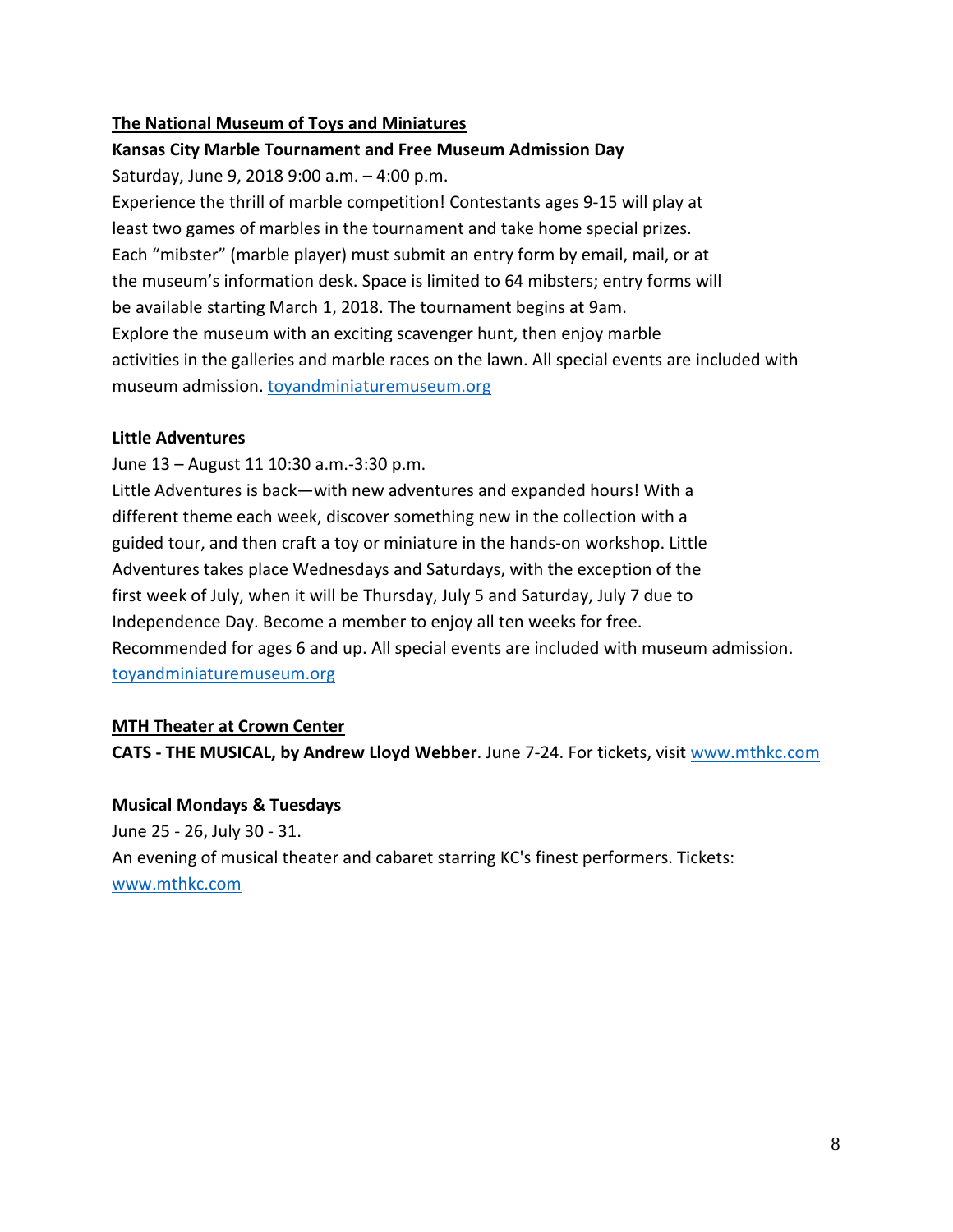### **Kansas City Royals**

**Family and Fan Traditions:** During Father's Day weekend celebrations against the Houston Astros (June 15-17), the Royals will honor the unique and timeless traditions of Royals fans while celebrating those Royals players who shared the special bond of sharing a last name and also a franchise name.

**Saturday, June 16 vs the Houston Astros: 50th Season Baseball Hat**: Fans can pick up a special edition Royals hat featuring the 50<sup>th</sup> season logo on June 16, *courtesy of Price Chopper & Pepsi.* Tickets: royals.com

**Sunday, June 17 vs the Houston Astros: BBQ Tongs:** In honor of Father's Day on June 17, the first 10,000 males will receive 50<sup>th</sup> Season Royals branded barbeque tongs, *courtesy of Price Chopper.* Tickets: [royals.com](https://www.mlb.com/royals)

#### **National World War I Museum and Memorial**

#### **For Liberty: the American Jewish Experience in WWI**

#### June 29 – Oct. 28, 2018

The exhibition explores how three key events of 1917—America's entry into World War I, the Bolshevik Revolution, and the issuing of the Balfour Declaration, in which Great Britain indicated support for a Jewish homeland in Palestine—brought about political, cultural, and social changes that dramatically reshaped the United States' role in the world and provoked its most stringent immigration quotas to date. Among many objects, visitors have the rare opportunity to view two original drafts of the Balfour Declaration, the Medal of Honor posthumously awarded to Jewish WWI soldier William Shemin, Supreme Court Justice Louis Brandeis's judicial robes, a postcard written by a young Golda Meir, a page from the original Johnson-Reed Act of 1924, and much more. [theworldwar.org](https://www.theworldwar.org/)

#### **Taps at the Tower**

June 17-23 at sunset (approximately 8:45 p.m.)

Linking the beauty and simplicity of the Taps bugle call with the symbolism of America's official WWI memorial, the National WWI Museum and Memorial presents the fifth annual Taps at the Tower each evening at sunset (8:45 p.m.) from Sunday, June 17 – Saturday, June 23, 2018. People are invited to come and use the grounds each evening, have a picnic, play games and enjoy the outdoors. At sunset, people will gather at the Tower (Liberty Memorial) to experience Taps being played during a brief, moving ceremony. More information at [theworldwar.org/taps](https://www.theworldwar.org/taps)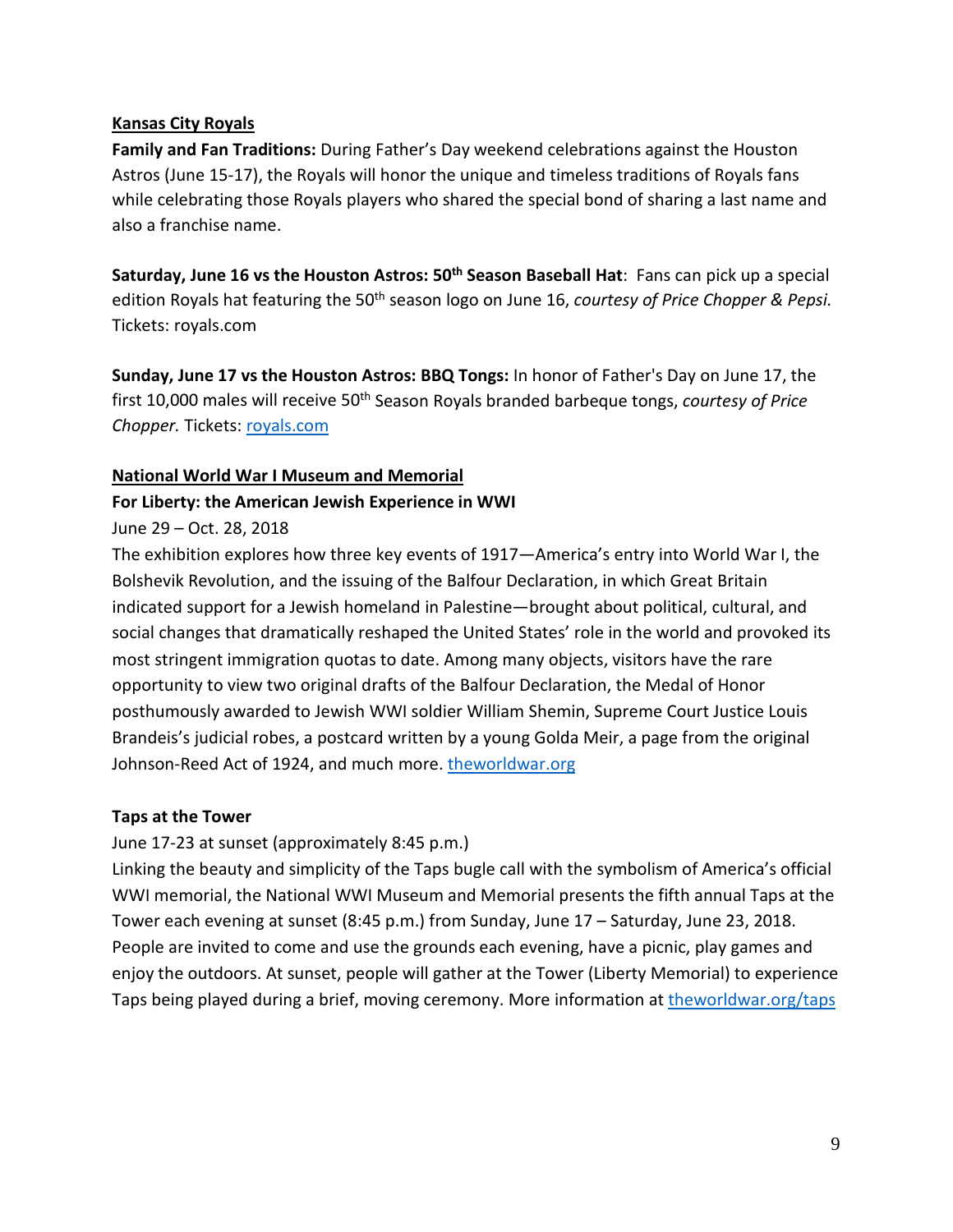### **Union Station**

### **Maker Faire**

### Saturday and Sunday, June 23-24

Maker Faire is a gathering of fascinating, curious people who enjoy learning and who love sharing what they can do. From engineers to artists to scientists to crafters, Maker Faire is a venue for these "makers" to show hobbies, experiments, projects. We call it the Greatest Show (& Tell) on Earth - a family-friendly showcase of invention, creativity, and resourcefulness. Glimpse the future and get inspired! Information and tickets: [kansascity.makerfaire.com](http://kansascity.makerfaire.com/)

#### **Mesner Puppet Theater**

### **Go, Dog. Go!**

# June 26-July 15 at MTH Crown Center

Big dogs, little dogs, yellow dogs, blue dogs. Dogs at work, dogs at play, dogs in hats, dogs in cars! It's an all out dog party in this colorful hilarious adaption of P.D. Eastman's beloved book. Come and unleash your inner dog! Performance tickets purchased through Central Ticket Office, 816-235-6222 or online at [mesnerpuppets.org.](http://mesnerpuppets.org/)

# **July**

# **Worlds of Fun**

### **The Harlem Globetrotters**

Saturday and Sunday, July 21-22 5:00 p.m. and 7:00 p.m.

During a 20-minute show performed twice each day near International Plaza, guests of all ages will be entertained by the Globetrotters ball-handling and shooting skills, crowd interaction, and unique brand of comedy. The Globetrotters shows are included with Worlds of Fun admission. Tickets[: Worldsoffun.com](http://www.worldsoffun.com/)

### **Sporting KC**

Saturday, July 7 vs Toronto FC

Fourth of July Fireworks at Children's Mercy Park, taking place at the end of Sporting KC's match against defending MLS Cup champion Toronto FC. Tickets: [sportingkc.com](https://www.sportingkc.com/)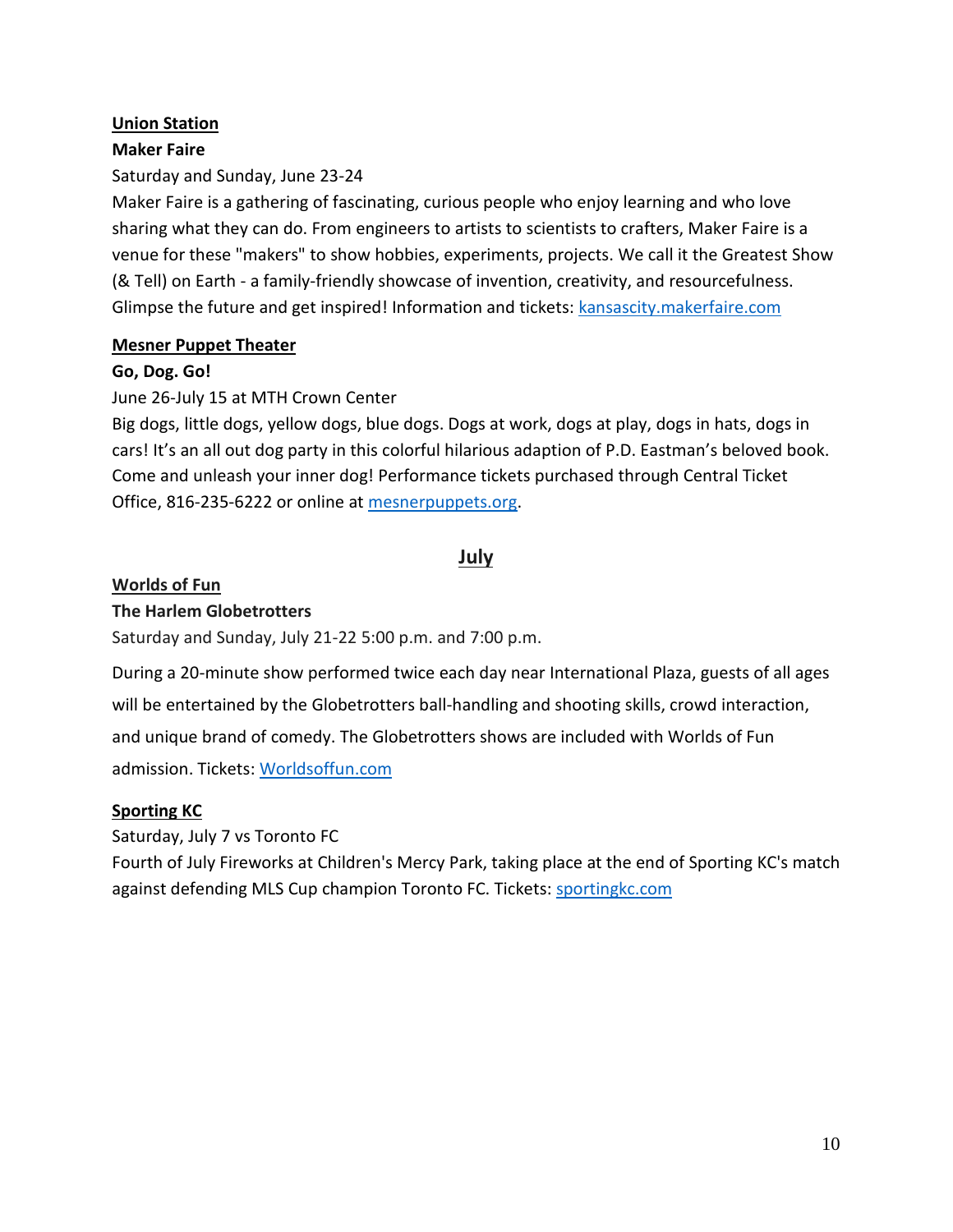### **Kansas City Royals**

**Giveaways & Entertainment:** From T-Shirt Tuesdays and Summer Fireworks to Bobbleheads and Buck Nights, giveaways, special events and entertainment make baseball unique. While the Royals are on the field against the Minnesota Twins (July 21-22), the club will celebrate the fun things that surround the game we love while also paying tribute to the two All-Star games Kansas City has hosted over the last 50 seasons.

**Sunday, July 22 vs Minnesota Twins: 50<sup>th</sup> Season Coffee Mug**: The first 10,000 fans will have the opportunity to pick up a powder blue mug *courtesy of Subway*. Tickets[: royals.com](https://www.mlb.com/royals)

# **August**

#### **MTH Theater at Crown Center**

THE PRODUCERS, by Mel Brooks August 9-26. For tickets, visit [www.mthkc.com](http://www.mthkc.com/)

#### **Kansas City Royals**

**World Series Champions:** From "No outs to go!" to "It's over, they've done it!" 1985 and 2015 will be forever cherished in Royals history. These two historic championship teams will be celebrated August 11 and 12 when the club hosts the Cardinals.

**Saturday, August 11 vs St. Louis Cardinals: Replica 1985 World Series Trophy**: The first 15,000 fans will get a replica 1985 World Series trophy. Tickets: royals.com

**Sunday, August 12 vs St. Louis Cardinals: Replica Champions Gold Threads Jersey**: The first 15,000 fans will receive a replica "Gold Threads" jersey commemorating the unique look worn on-field following the Royals 2015 World Championship season, *courtesy of FOX Sports Kansas City.* Tickets: [royals.com](https://www.mlb.com/royals)

### **Kauffman Center for the Performing Arts**

#### **A Paranormal Evening with Alice Cooper**

Monday, August 6, 2018 7:30 p.m.

Muriel Kauffman Theatre

Alice Cooper topped album sales charts worldwide with his 2017 album, *Paranormal*. Cooper is known for pioneering a grandly theatrical brand of rock. Known as the architect of shock rock, Cooper – in both the original Alice Cooper band and as a solo artist – has rattled the cages and undermined the authority of generations of guardians of the status quo. After the band's 1972 Top 10 track "School's Out," Cooper's solo career skyrocketed in the late 1970s with a succession of hit singles, including the ballad "You and Me." Join Alice Cooper for a paranormal evening that includes the dark and horror-themed theatrics he's known for. Tickets: \$49 - \$109 plus applicable fees. Tickets: [http://tickets.kauffmancenter.org](http://tickets.kauffmancenter.org/)